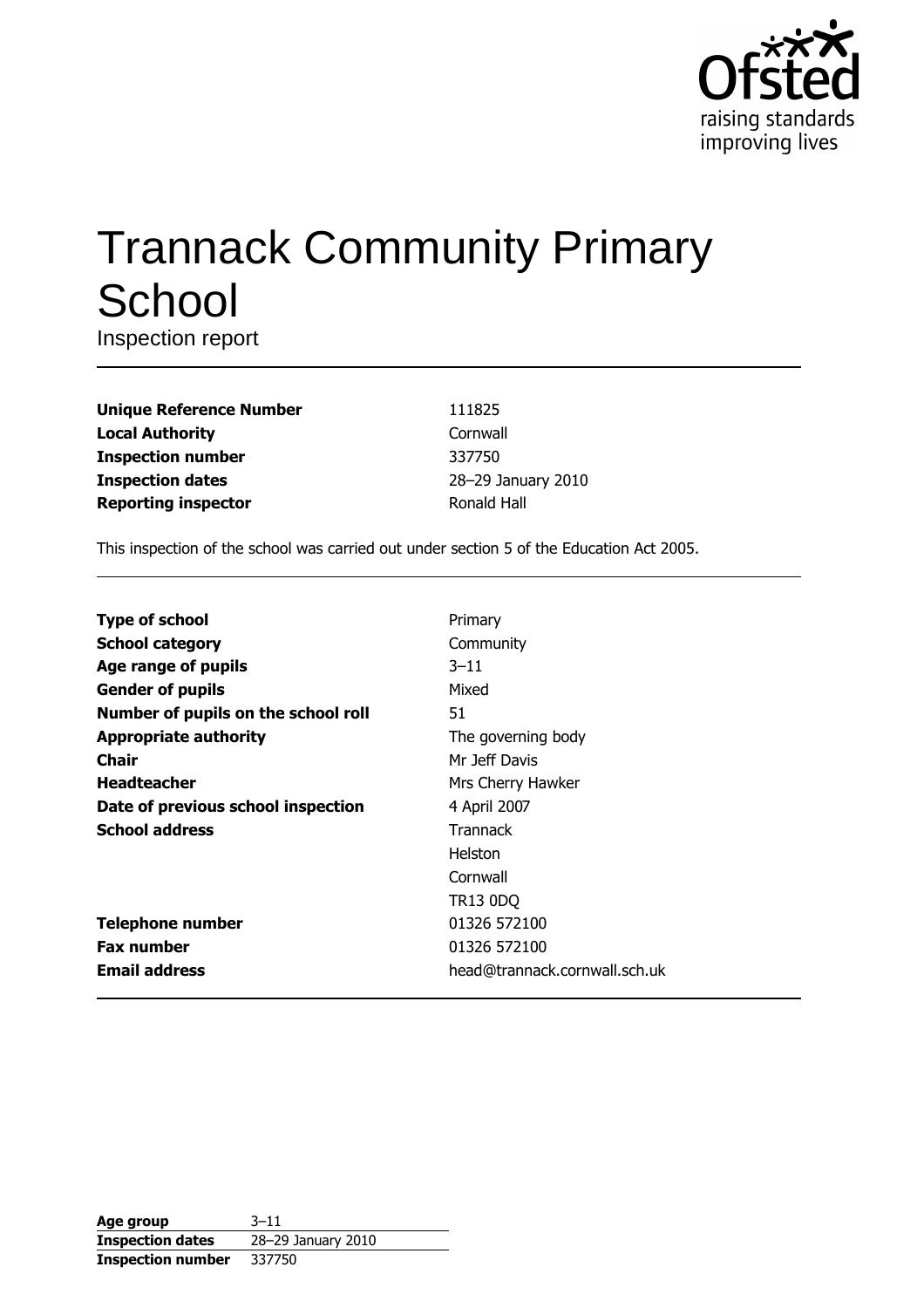The Office for Standards in Education, Children's Services and Skills (Ofsted) regulates and inspects to achieve excellence in the care of children and young people, and in education and skills for learners of all ages. It regulates and inspects childcare and children's social care, and inspects the Children and Family Court Advisory Support Service (Cafcass), schools, colleges, initial teacher training, work-based learning and skills training, adult and community learning, and education and training in prisons and other secure establishments. It rates council children's services, and inspects services for looked after children, safequarding and child protection.

Further copies of this report are obtainable from the school. Under the Education Act 2005, the school must provide a copy of this report free of charge to certain categories of people. A charge not exceeding the full cost of reproduction may be made for any other copies supplied.

If you would like a copy of this document in a different format, such as large print or Braille, please telephone 08456 404045, or email enquiries@ofsted.gov.uk.

You may copy all or parts of this document for non-commercial educational purposes, as long as you give details of the source and date of publication and do not alter the documentation in any way.

Royal Exchange Buildings St Ann's Square Manchester M2 7LA T: 08456 404045 Textphone: 0161 618 8524 E: enquiries@ofsted.gov.uk W: www.ofsted.gov.uk © Crown copyright 2010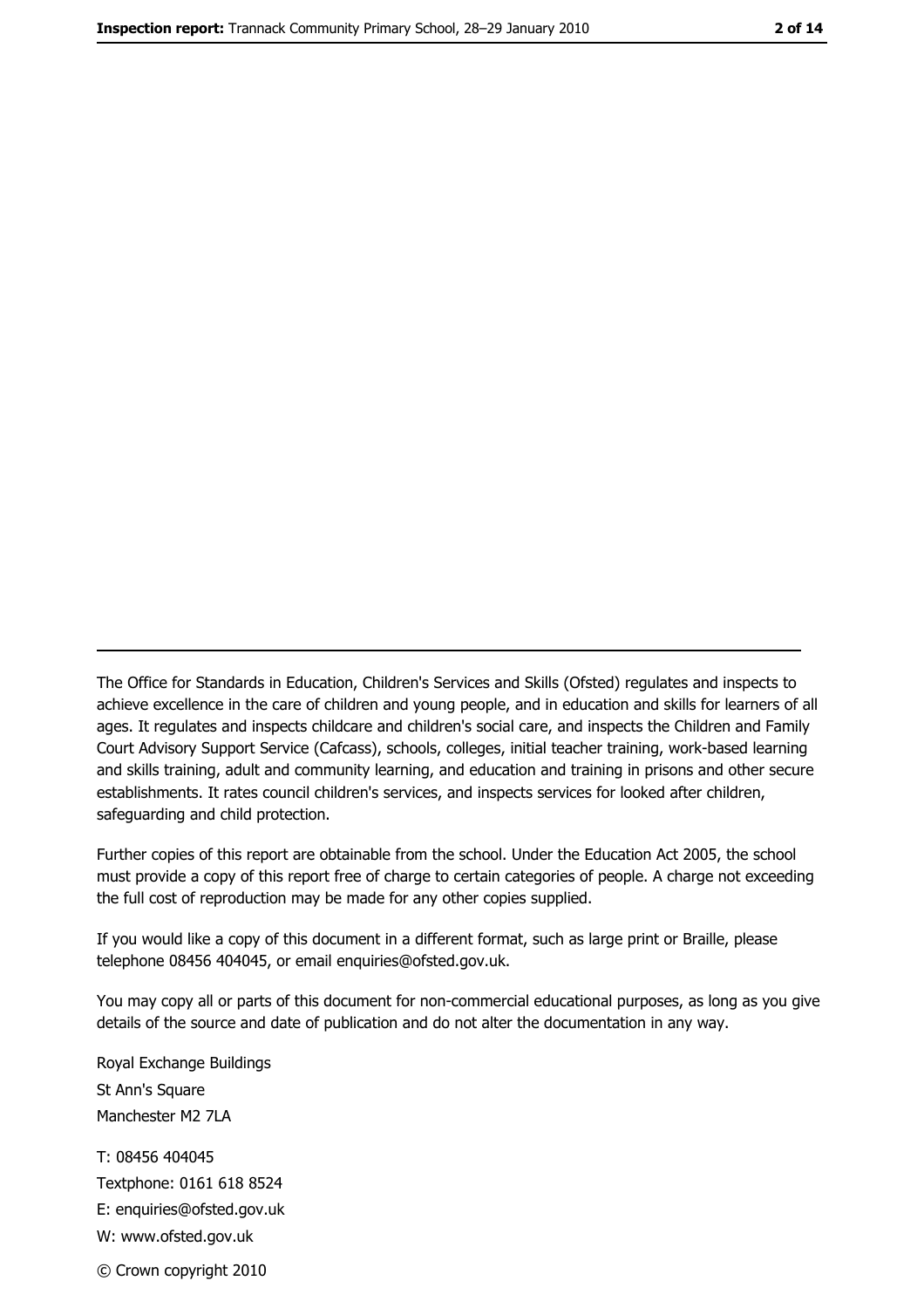# **Introduction**

This inspection was carried out by two additional inspectors. The inspectors visited four teachers in nine lessons covering four hours of observations. The team held meetings with governors, staff and groups of pupils. They observed the school's work, looked at data collected by the school and local authority on pupils' progress, the school improvement plan and procedures for keeping pupils safe. A range of documentation and pupils' books were scrutinised. A total of 28 questionnaire responses from parents and carers were scrutinised, together with questionnaire responses from staff and pupils.

The inspection team reviewed many aspects of the school's work. It looked in detail at the following:

- the impact of teaching and learning on all groups of pupils  $\blacksquare$
- the impact of leadership and management at all levels, and especially the new  $\blacksquare$ governing body, on driving the school forward and contributing to school improvement
- the progress of all pupils, especially more able pupils.

# Information about the school

This is a smaller than average rural school with fluctuating numbers. Most pupils live outside the catchment area, travelling from the nearby town of Helston and neighbouring villages. All the pupils are from White British backgrounds. They are taught in three mixed-age classes, with children in the Early Years Foundation Stage taught in the same class as pupils in Key Stage 1. The percentage of pupils known to be eligible for free school meals is below average. The percentages of pupils with special educational needs and/or disabilities, and of those with a statement of special educational needs, are above average. The governing body has gone through some turmoil over the past two years. The current governing body is relatively new to the school in both personnel and structure.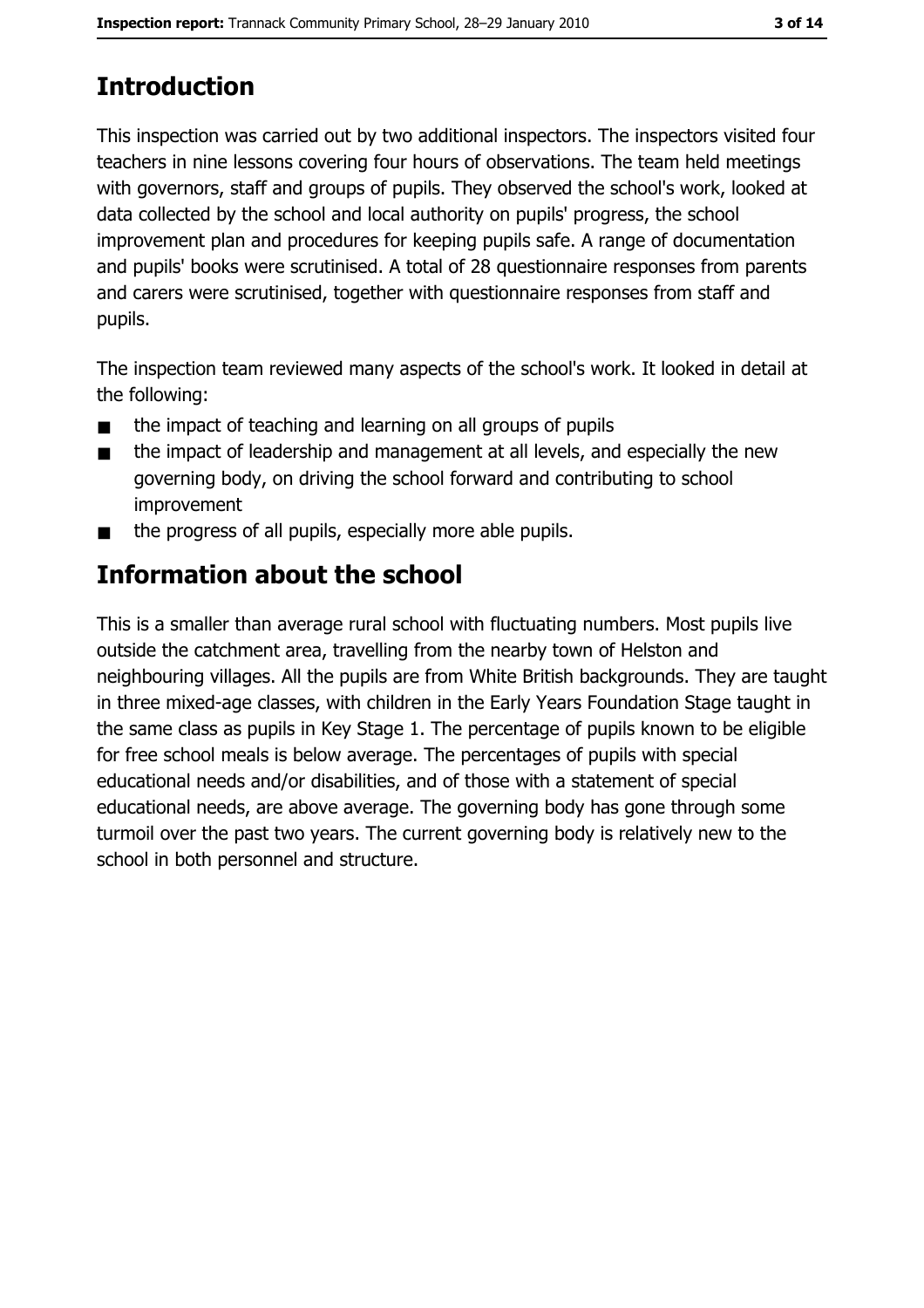# **Inspection judgements**

# Overall effectiveness: how good is the school?

## The school's capacity for sustained improvement

## **Main findings**

Trannack Community Primary School is an effective, improving and happy school. Pupils enjoy attending. One commented, 'I love coming to see my friends and the teachers make learning fun.' The curriculum is broad, well balanced and well organised, presenting the pupils with a range of interesting and highly relevant learning opportunities. It is supported by an excellent range of extra-curricular activities, such as surfing and sailing lessons, which builds pupils' self-confidence and esteem. Pupils are polite and well mannered, and have an excellent understanding of how to keep themselves healthy and safe. The pupils and staff feel the school is highly supportive and both groups do all they can to make newcomers welcome. The views of the staff can be summed up by one comment: 'The headteacher has ensured that the school has really progressed and everything is improving.'

The dedicated and skilled headteacher supported by the leadership team and the new governing body, has effectively restructured all aspects of the school's organisation. The impact of this has been to improve the quality of teaching and learning and to achieve a marked and sustained improvement in attainment and progress in all subjects over the past two years. This demonstrates that the school has good capacity for sustained improvement. The school development plan is well focused and informed by accurate self-evaluation. Leaders and managers have created an Early Years Foundation Stage that provides a good start to the pupils' education. Children enter the Early Years Foundation Stage with expected age-related levels and make good progress to enter Key Stage 1 a little above national expectations. This continues throughout the school, with pupils now reaching levels above national averages by the end of Year 6.

The focus for the headteacher has rightly been in improving the quality of teaching and learning for all pupils to raise standards, which are now good overall. However, the modelling of exemplary teaching is not yet sufficiently shared within the school to give consistently strong teaching and learning. The school has generated a range of useful and in-depth data on individual pupils' performance and with support from the local authority has used these effectively to raise attainment and standards. It has, for example, recognised that more able pupils are not currently doing as well as they might, and has put in place robust plans to correct this. Teachers' planning, marking and assessment are having a positive impact on pupils' progress and attainment but marking is not always clear enough in showing pupils how to improve.

Trannack Community Primary School has good links with other local schools and organisations, providing a range of learning opportunities. There are good links with a wide range of external agencies, including in undertaking some outstanding work to provide early interventions in support of pupils with special educational needs. This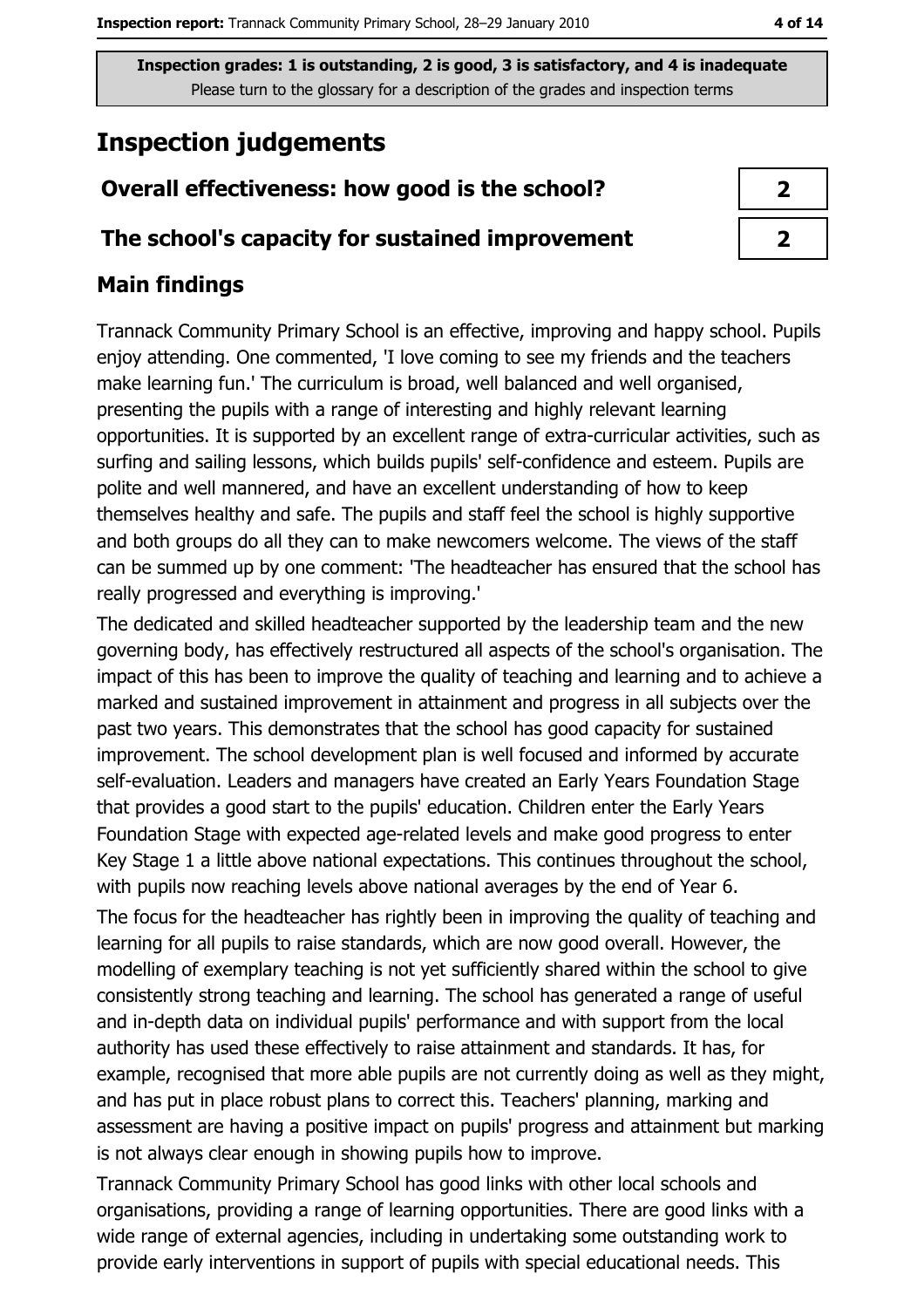ensures that these pupils make good progress in line with their peers. Excellent engagement with parents, particularly to support children when they first arrive in the school, further contributes to the exceptional quality of care, quidance and support for pupils.

#### What does the school need to do to improve further?

- Increase the proportion of good and outstanding teaching and learning through п effective modelling of good practice.
- Ensure all teachers mark effectively to clearly inform pupils of how to improve by  $\blacksquare$ providing examples of and models of exemplary practice.

## **Outcomes for individuals and groups of pupils**



In most lessons observed during the inspection pupils made good progress, with achievement for all groups being at least good. In a good mathematics lesson the pupils were fully engaged and working at a range of ability levels on a series of number challenges. Good use of collaborative work was seen to both enhance learning and encourage pupils of different ages to strive to achieve even higher results. Pupils are enthusiastic in their learning, particularly so where teaching is at its best. Those with special educational needs and/or disabilities generally make at least good progress, and the school is successfully addressing some weaker progress by higher attainers by offering work that stretches and challenges them.

Pupils play a vital role in the life of the school and community as members of an active school council, which works to raise money for numerous causes. They are increasingly involved in the development of the school and enjoy their responsibilities. Pupils' enjoyment of school is reflected in their improving attendance.

Pupils demonstrate good social skills and are helpful both to each other and to adults alike. Their good development of basic skills and effective collaboration with others prepare them well for later life. Pupils' spiritual, social and moral understanding is good and the effect of this can be seen in all they do and the way they behave. Although developing, the pupils' understanding of other cultures and the diversity within this country is not yet giving the pupils the reguired depth of knowledge expected. The school has a healthy approach to life, which reinforces and develops the pupils' outstanding understanding of healthy lifestyles. Pupils have an outstanding understanding of staying safe and are confident in raising any concerns.

These are the grades for pupils' outcomes

The grades for attainment and attendance are: 1 is high; 2 is above average; 3 is broadly average; and 4 is low.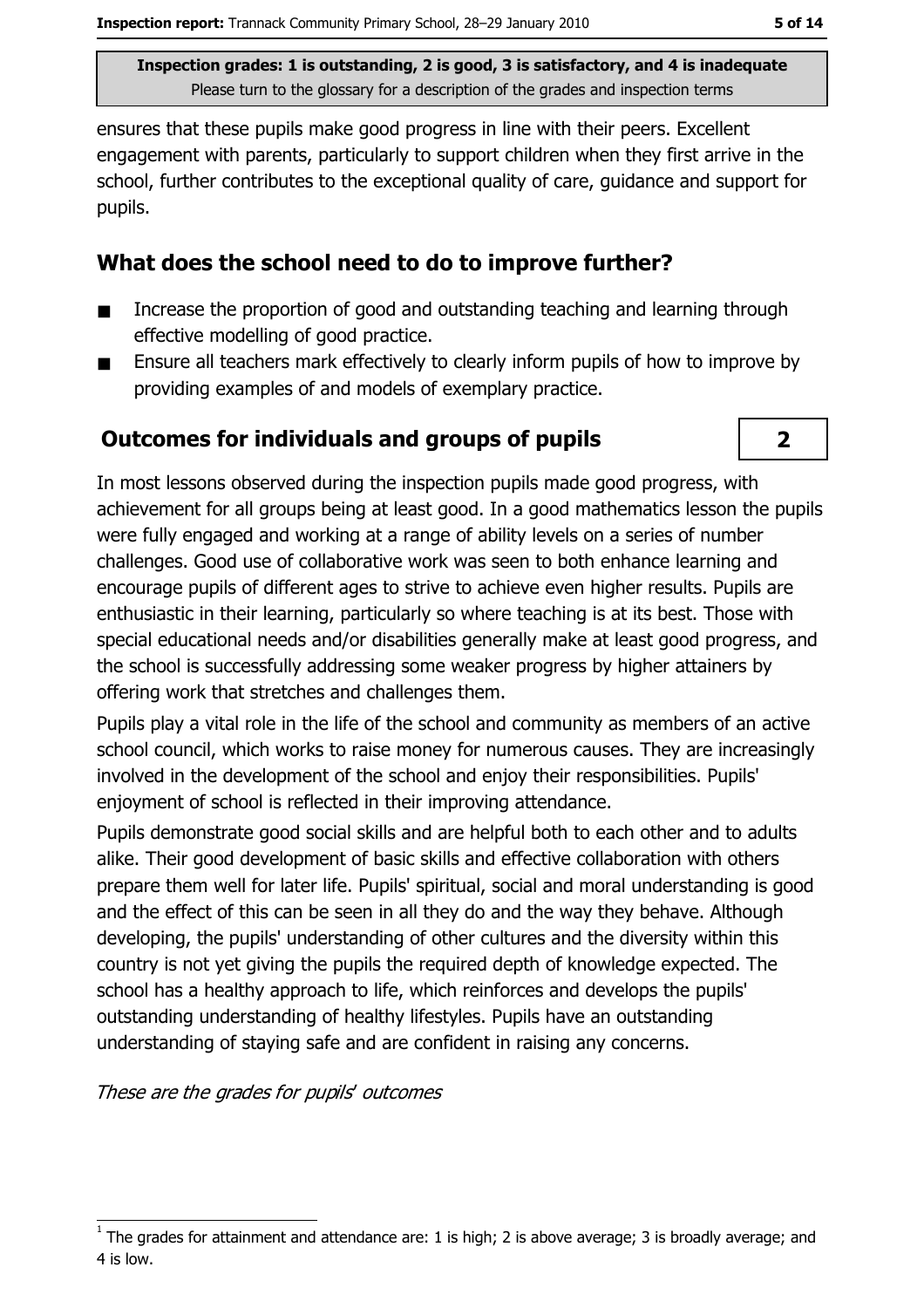| Pupils' achievement and the extent to which they enjoy their learning                                                     |                |  |  |  |  |
|---------------------------------------------------------------------------------------------------------------------------|----------------|--|--|--|--|
| Taking into account:<br>Pupils' attainment <sup>1</sup>                                                                   | $\overline{2}$ |  |  |  |  |
| The quality of pupils' learning and their progress                                                                        | $\overline{2}$ |  |  |  |  |
| The quality of learning for pupils with special educational needs and/or<br>disabilities and their progress               |                |  |  |  |  |
| The extent to which pupils feel safe                                                                                      |                |  |  |  |  |
| <b>Pupils' behaviour</b>                                                                                                  |                |  |  |  |  |
| The extent to which pupils adopt healthy lifestyles                                                                       |                |  |  |  |  |
| The extent to which pupils contribute to the school and wider community                                                   |                |  |  |  |  |
| The extent to which pupils develop workplace and other skills that will<br>contribute to their future economic well-being |                |  |  |  |  |
| Taking into account:<br>Pupils' attendance <sup>1</sup>                                                                   |                |  |  |  |  |
| The extent of pupils' spiritual, moral, social and cultural development                                                   |                |  |  |  |  |

#### How effective is the provision?

Generally teachers have good subject knowledge and skills to use different approaches to engage pupils in lessons. Good use is made of a range of resources and equipment to help make lessons fun and interesting. In the majority of good or better lessons, the level of challenge and pace enthuses and motivates the pupils. In the small minority of lessons which are satisfactory, the pace is slower and the pupils are unclear of their learning objective. Generally, good use is made of partner and group work to help pupils share ideas. Pupils generally know their targets but these are not consistently reinforced during lessons or through the marking and assessment processes. Thus, in some classes opportunities are missed to reinforce learning and gain an accurate assessment of pupils' knowledge and understanding and to show them how to move forward. Teachers mostly set challenging targets for their pupils and effectively monitor pupils' progress against these, but subject leaders do not always review these regularly enough to ensure that they consistently stretch and challenge every pupil.

The changes in, and approach to, the curriculum have resulted in its supporting learning to a much greater degree than previously. Staff have worked hard to develop a curriculum which intermixes skills, knowledge and understanding in a way that allows pupils to broaden their thinking and learning. There is good use of visits and visitors to enhance learning, and resources are carefully selected to support and develop understanding. There is an excellent range of sporting and other extra-curricular activities that enrich and enhance the pupils' learning opportunities.

For those for whom learning does not come so easily, the school has good early intervention procedures to ensure good progress. The school works exceptionally well in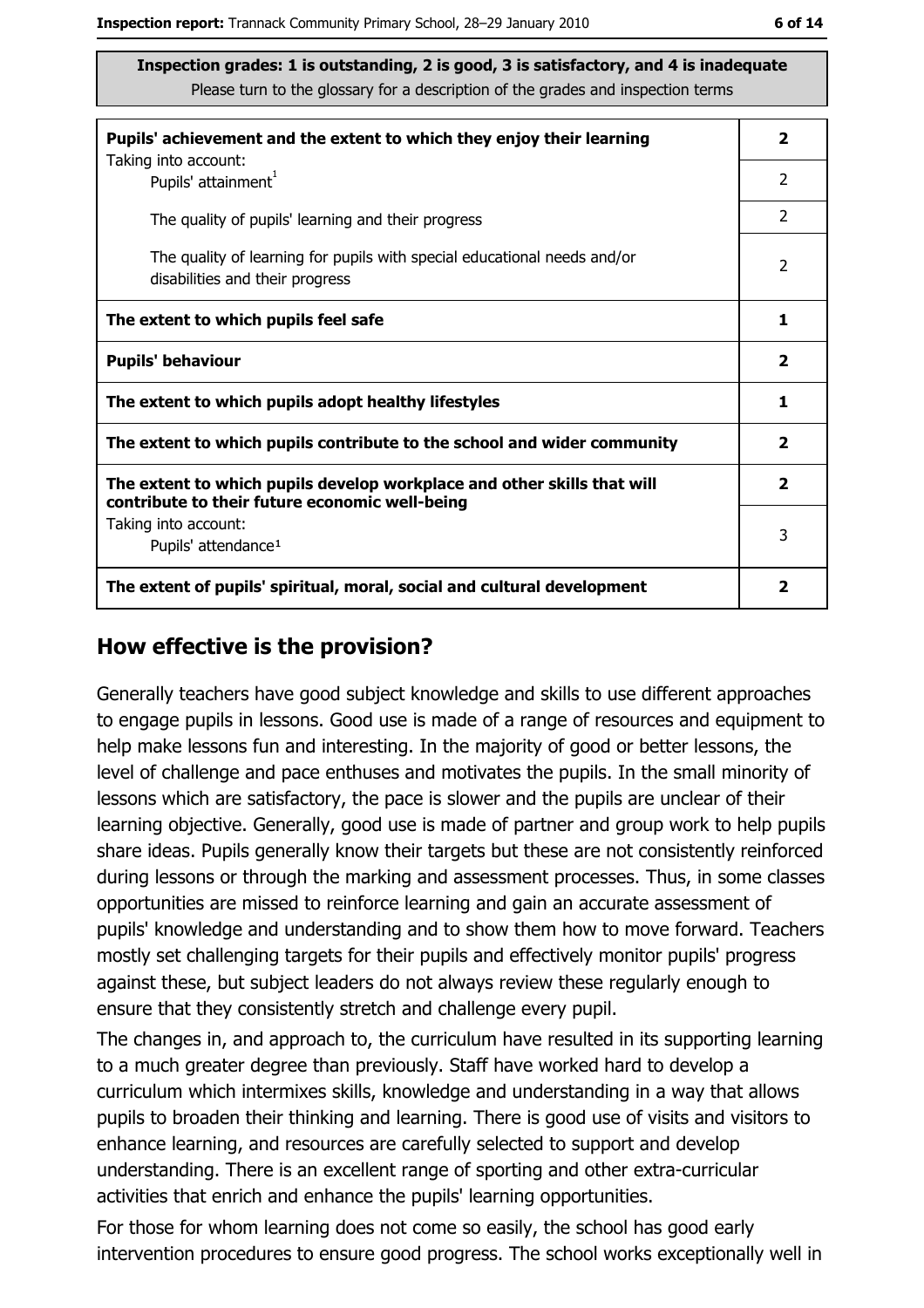partnership with parents and other agencies to promote pupils' well-being.

These are the grades for the quality of provision

| The quality of teaching                                                                                    |  |
|------------------------------------------------------------------------------------------------------------|--|
| Taking into account:                                                                                       |  |
| The use of assessment to support learning                                                                  |  |
| The extent to which the curriculum meets pupils' needs, including, where<br>relevant, through partnerships |  |
| The effectiveness of care, guidance and support                                                            |  |

#### How effective are leadership and management?

The effective headteacher has a clear vision for improvement, which is successfully communicated to and shared by all staff. With clear knowledge of areas for development, leaders plan appropriately for improvement. They are well supported by the governors, who increasingly challenge and monitor all aspects of the school's work. Middle managers are not yet effectively involved in monitoring target setting, planning and marking processes. This has resulted in inconsistent application throughout the school, with the more able not always achieving their best, but this is being effectively addressed by the leadership team.

The school successfully promotes equal opportunities, takes all opportunities to challenge discrimination and is very inclusive. School principles are well modelled and taught by all staff, and have a very positive impact on pupils' attitudes and personal development. The school promotes local community cohesion well, as local links are very strong and the pupils' responsible attitudes and behaviour in and around school reinforce the school ethos and teaching. The school has some national and international links but these are not providing pupils with sufficient understanding of other cultures and the effects they have on our society.

Safeguarding arrangements are good and both staff and pupils state that they feel very safe and secure in school. There are good safety and security systems in place for online learning and pupils fully understand the need for these measures.

| The effectiveness of leadership and management in embedding ambition and<br>driving improvement                                                                     |   |
|---------------------------------------------------------------------------------------------------------------------------------------------------------------------|---|
| Taking into account:<br>The leadership and management of teaching and learning                                                                                      | 2 |
| The effectiveness of the governing body in challenging and supporting the<br>school so that weaknesses are tackled decisively and statutory responsibilities<br>met | 2 |
| The effectiveness of the school's engagement with parents and carers                                                                                                |   |
| The effectiveness of partnerships in promoting learning and well-being                                                                                              |   |

These are the grades for leadership and management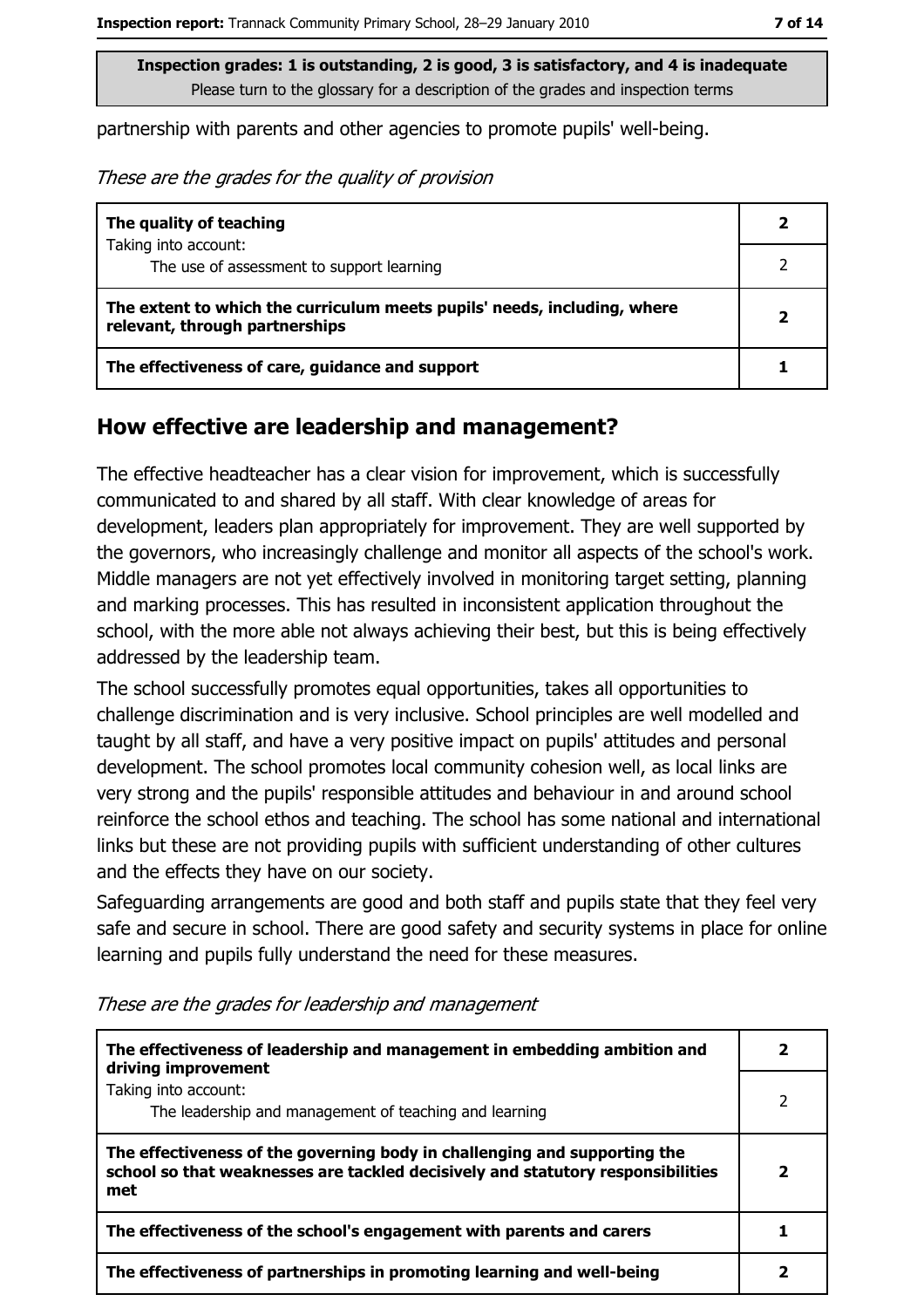| Inspection grades: 1 is outstanding, 2 is good, 3 is satisfactory, and 4 is inadequate<br>Please turn to the glossary for a description of the grades and inspection terms |   |  |
|----------------------------------------------------------------------------------------------------------------------------------------------------------------------------|---|--|
| The effectiveness with which the school promotes equality of opportunity and<br>tackles discrimination                                                                     | 2 |  |
| The effectiveness of safeguarding procedures                                                                                                                               | 2 |  |
| The effectiveness with which the school promotes community cohesion                                                                                                        | 2 |  |
| The effectiveness with which the school deploys resources to achieve<br>value for money                                                                                    | 2 |  |

# **Early Years Foundation Stage**

Children achieve well in the Early Years Foundation Stage and make good progress to reach standards that are a little above average when they reach Year 1. This is due to consistently good teaching. A prime example was a session related to salt dough. Careful and thoughtful questioning and interaction between the teacher and children resulted in good responses and language use from the children. One child giggled, 'It's squiday and stretchy.'

Children acquire the skills they need for the future well. These are developed through the consistent use of routines, giving children responsibility for small tasks and allowing them to initiate their own activities, so that they can be confident enough to make appropriate decisions and choices. Children demonstrate how to stay safe and healthy through their good behaviour. Relationships between peers, children and adults are very good. Excellent positive adult role models reinforce and develop this further.

Assessment is increasingly used effectively throughout by all staff, who monitor children's progress and record it in their 'Learning Journeys'. Group and individual observations are utilised effectively to plan activities that extend children's learning. The good leadership gives a clear direction, with a strong focus on achievement. Transition arrangements, both into and out of the provision are strong and these are closely linked to the outstandingly strong relationships with parents and carers. The school is making good use of local authority support to develop staff professionally. Leadership of the Early Years Foundation Stage takes every opportunity to refine and enhance practice further. All policies and safeguarding procedures are in place and meet requirements.

| <b>Overall effectiveness of the Early Years Foundation Stage</b>                             |                |
|----------------------------------------------------------------------------------------------|----------------|
| Taking into account:<br>Outcomes for children in the Early Years Foundation Stage            |                |
| The quality of provision in the Early Years Foundation Stage                                 |                |
| The effectiveness of leadership and management of the Early Years<br><b>Foundation Stage</b> | $\overline{2}$ |

These are the grades for the Early Years Foundation Stage

#### **Views of parents and carers**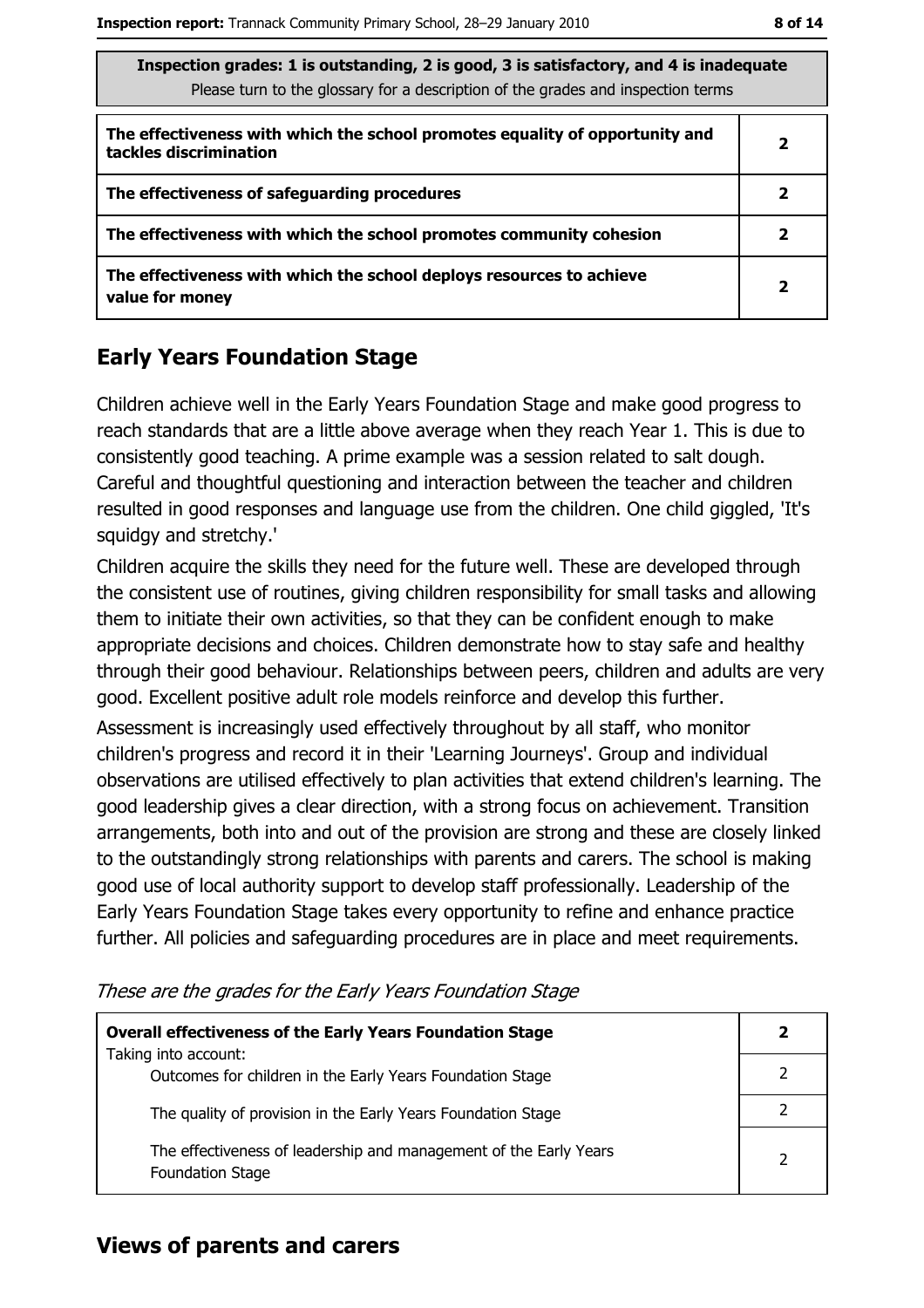Parents and carers who returned questionnaires, or who spoke to inspectors, are overwhelmingly supportive of and happy with the school. Although there were some parents who were concerned over aspects of the leadership of the headteacher and the governing body, inspection findings did not support these views. The majority of parents feel the school is well led and has a strong and capable staff team. The views of parents were summed up by the following: 'The school is doing a fantastic job. The teachers know each child and their strengths and weaknesses. My children enjoy coming to school.' Parents feel pupils make good progress, although a few felt this was not the case for all pupils. Inspectors agree that some higher attaining pupils have not made as much progress as others, but are clear that the school has now taken effective action to address this problem. Parents feel it is a very warm and caring environment and the teachers take great care of the children, and inspectors share that view.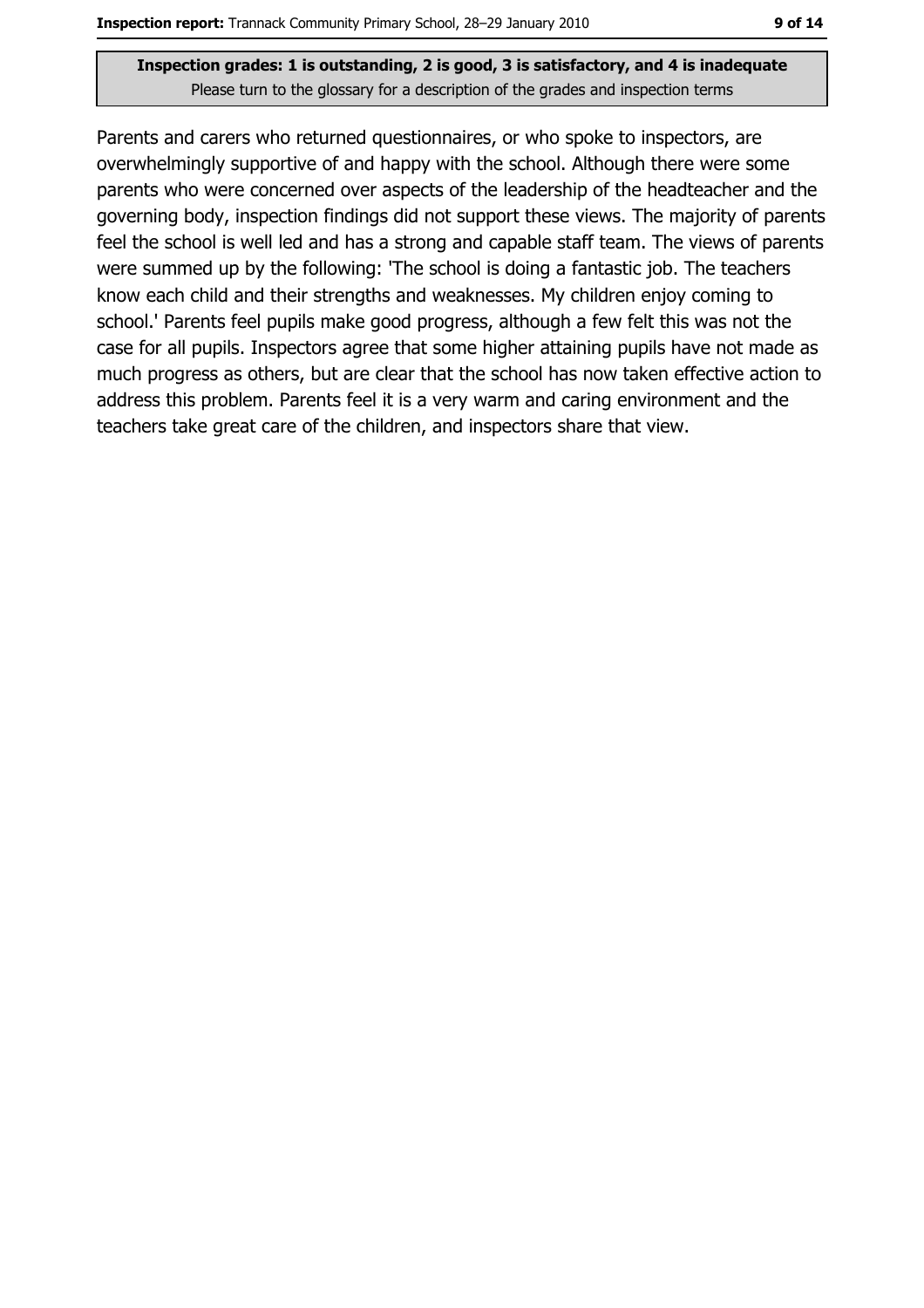#### Responses from parents and carers to Ofsted's questionnaire

Ofsted invited all the registered parents and carers of pupils registered at Trannack Community Primary School to complete a questionnaire about their views of the school.

In the questionnaire, parents and carers were asked to record how strongly they agreed with 13 statements about the school.

The inspection team received 28 completed questionnaires by the end of the on-site inspection. In total, there are 49 pupils registered at the school.

| <b>Statements</b>                                                                                                                                                                                                                                       | <b>Strongly</b><br><b>Agree</b> |               |              | <b>Agree</b>  |                | <b>Disagree</b> |                | <b>Strongly</b><br>disagree |
|---------------------------------------------------------------------------------------------------------------------------------------------------------------------------------------------------------------------------------------------------------|---------------------------------|---------------|--------------|---------------|----------------|-----------------|----------------|-----------------------------|
|                                                                                                                                                                                                                                                         | <b>Total</b>                    | $\frac{1}{2}$ | <b>Total</b> | $\frac{0}{0}$ | <b>Total</b>   | $\frac{0}{0}$   | <b>Total</b>   | $\frac{9}{6}$               |
| My child enjoys school                                                                                                                                                                                                                                  | 18                              | 64            | 10           | 36            | 0              | 0               | $\Omega$       | 0                           |
| The school keeps my child<br>safe                                                                                                                                                                                                                       | 21                              | 75            | 7            | 25            | $\mathbf 0$    | 0               | $\mathbf{0}$   | 0                           |
| The school informs me<br>about my child's progress                                                                                                                                                                                                      | 17                              | 61            | 10           | 36            | $\mathbf 0$    | 0               | 0              | 0                           |
| My child is making enough<br>progress at this school                                                                                                                                                                                                    | 17                              | 61            | 10           | 36            | $\mathbf 0$    | 0               | 0              | 0                           |
| The teaching is good at this<br>school                                                                                                                                                                                                                  | 22                              | 79            | 5            | 18            | $\mathbf 0$    | 0               | 0              | 0                           |
| The school helps me to<br>support my child's learning                                                                                                                                                                                                   | 19                              | 68            | 7            | 25            | $\mathbf 0$    | 0               | 0              | 0                           |
| The school helps my child to<br>have a healthy lifestyle                                                                                                                                                                                                | 19                              | 68            | 9            | 32            | $\mathbf 0$    | 0               | 0              | 0                           |
| The school makes sure that<br>my child is well prepared for<br>the future (for example<br>changing year group,<br>changing school, and for<br>children who are finishing<br>school, entering further or<br>higher education, or<br>entering employment) | 15                              | 54            | 8            | 29            | $\mathbf 0$    | 0               | 0              | 0                           |
| The school meets my child's<br>particular needs                                                                                                                                                                                                         | 19                              | 68            | 9            | 32            | $\mathbf 0$    | 0               | 0              | 0                           |
| The school deals effectively<br>with unacceptable behaviour                                                                                                                                                                                             | 15                              | 54            | 11           | 39            | $\mathbf 0$    | 0               | 0              | 0                           |
| The school takes account of<br>my suggestions and<br>concerns                                                                                                                                                                                           | 13                              | 46            | 13           | 46            | 0              | 0               | 0              | 0                           |
| The school is led and<br>managed effectively                                                                                                                                                                                                            | 10                              | 36            | 10           | 36            | $\overline{4}$ | 14              | $\overline{2}$ | $\overline{7}$              |
| Overall, I am happy with my<br>child's experience at this<br>school                                                                                                                                                                                     | 21                              | 75            | 7            | 25            | $\mathbf 0$    | 0               | $\mathbf 0$    | 0                           |

The table above summarises the responses that parents and carers made to each statement. The percentages indicate the proportion of parents and carers giving that response out of the total number of completed questionnaires. Where one or more parents and carers chose not to answer a particular question, the percentages will not add up to 100%.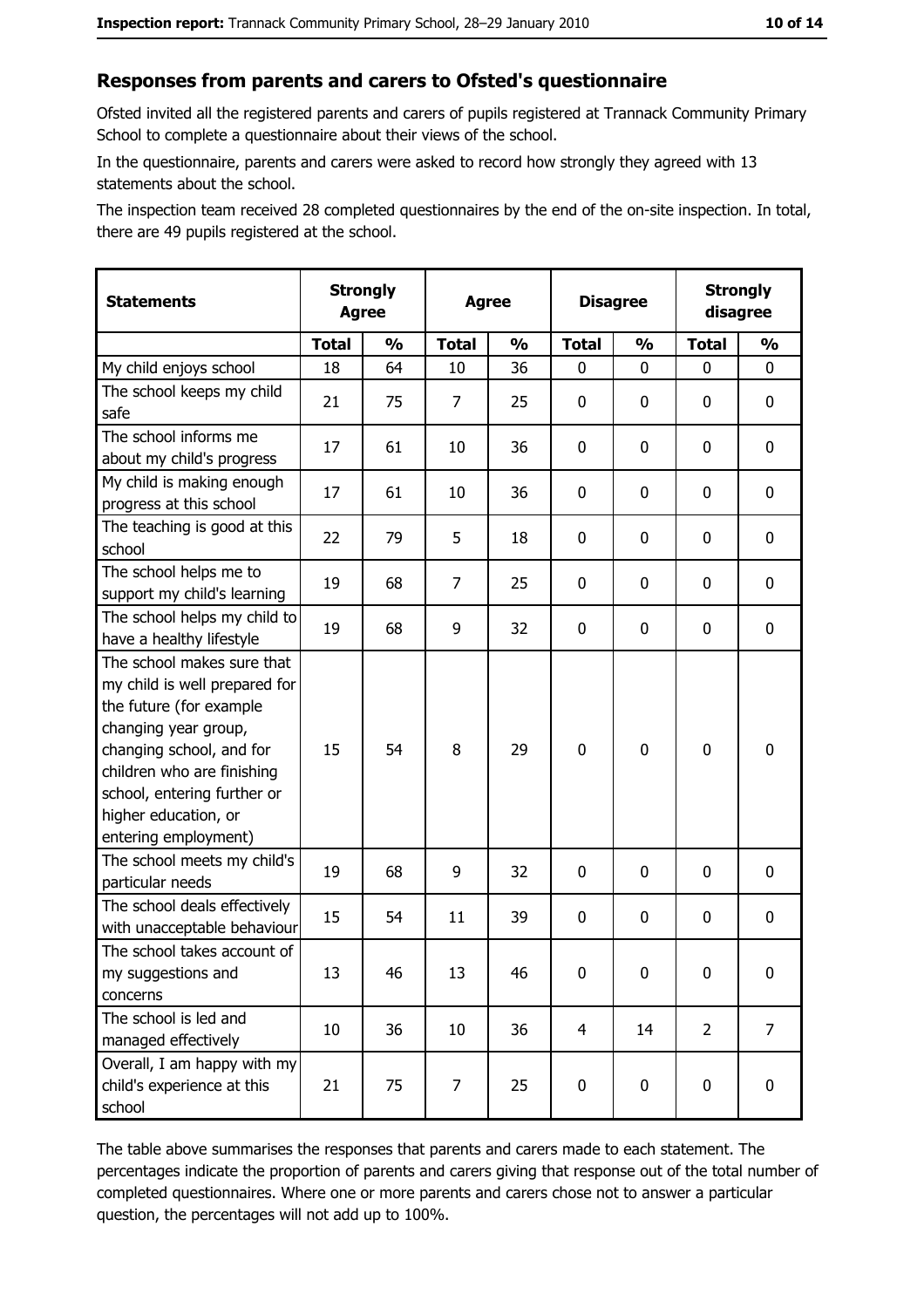# Glossary

| <b>Grade</b> | <b>Judgement</b> | <b>Description</b>                                                                                                                                                                                                               |
|--------------|------------------|----------------------------------------------------------------------------------------------------------------------------------------------------------------------------------------------------------------------------------|
| Grade 1      | Outstanding      | These features are highly effective. An oustanding<br>school provides exceptionally well for its pupils' needs.                                                                                                                  |
| Grade 2      | Good             | These are very positive features of a school. A school<br>that is good is serving its pupils well.                                                                                                                               |
| Grade 3      | Satisfactory     | These features are of reasonable quality. A satisfactory<br>school is providing adequately for its pupils.                                                                                                                       |
| Grade 4      | Inadequate       | These features are not of an acceptable standard. An<br>inadequate school needs to make significant<br>improvement in order to meet the needs of its pupils.<br>Ofsted inspectors will make further visits until it<br>improves. |

# What inspection judgements mean

## Overall effectiveness of schools inspected between September 2007 and July 2008

|                       | Overall effectiveness judgement (percentage of<br>schools) |      |                     |                   |  |  |
|-----------------------|------------------------------------------------------------|------|---------------------|-------------------|--|--|
| <b>Type of school</b> | Outstanding                                                | Good | <b>Satisfactory</b> | <b>Inadequate</b> |  |  |
| Nursery schools       | 39                                                         | 58   | 3                   | 0                 |  |  |
| Primary schools       | 13                                                         | 50   | 33                  | 4                 |  |  |
| Secondary schools     | 17                                                         | 40   | 34                  | 9                 |  |  |
| Sixth forms           | 18                                                         | 43   | 37                  | $\overline{2}$    |  |  |
| Special schools       | 26                                                         | 54   | 18                  | $\overline{2}$    |  |  |
| Pupil referral units  | 7                                                          | 55   | 30                  | 7                 |  |  |
| All schools           | 15                                                         | 49   | 32                  | 5                 |  |  |

New school inspection arrangements were introduced on 1 September 2009. This means that inspectors now make some additional judgements that were not made previously.

The data in the table above were reported in The Annual Report of Her Majesty's Chief Inspector of Education, Children's Services and Skills 2007/08.

Percentages are rounded and do not always add exactly to 100. Secondary school figures include those that have sixth forms, and sixth form figures include only the data specifically for sixth form inspection judgements.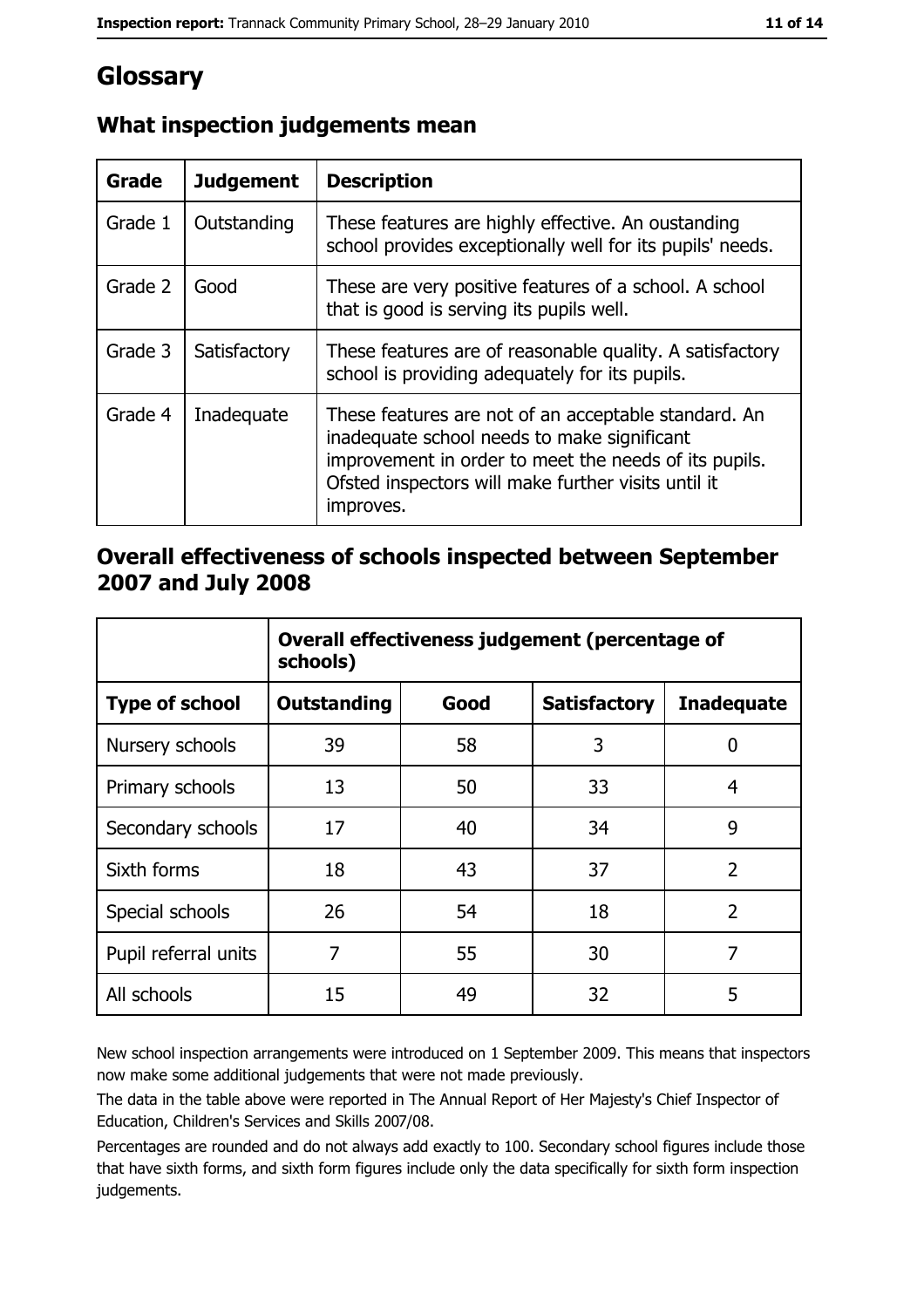# **Common terminology used by inspectors**

| Achievement:                  | the progress and success of a pupil in<br>their learning, development or training.                                                                                                                                                                                                                           |
|-------------------------------|--------------------------------------------------------------------------------------------------------------------------------------------------------------------------------------------------------------------------------------------------------------------------------------------------------------|
| Attainment:                   | the standard of the pupils' work shown by<br>test and examination results and in<br>lessons.                                                                                                                                                                                                                 |
| Capacity to improve:          | the proven ability of the school to<br>continue improving. Inspectors base this<br>judgement on what the school has<br>accomplished so far and on the quality of<br>its systems to maintain improvement.                                                                                                     |
| Leadership and management:    | the contribution of all the staff with<br>responsibilities, not just the headteacher,<br>to identifying priorities, directing and<br>motivating staff and running the school.                                                                                                                                |
| Learning:                     | how well pupils acquire knowledge,<br>develop their understanding, learn and<br>practise skills and are developing their<br>competence as learners.                                                                                                                                                          |
| <b>Overall effectiveness:</b> | inspectors form a judgement on a school's<br>overall effectiveness based on the findings<br>from their inspection of the school. The<br>following judgements, in particular,<br>influence what the overall effectiveness<br>judgement will be.                                                               |
|                               | The school's capacity for sustained<br>improvement.<br>Outcomes for individuals and groups<br>of pupils.<br>The quality of teaching.<br>The extent to which the curriculum<br>meets pupil's needs, including where<br>relevant, through partnerships.<br>The effectiveness of care, guidance<br>and support. |
| Progress:                     | the rate at which pupils are learning in<br>lessons and over longer periods of time. It<br>is often measured by comparing the<br>pupils' attainment at the end of a key<br>stage with their attainment when they<br>started.                                                                                 |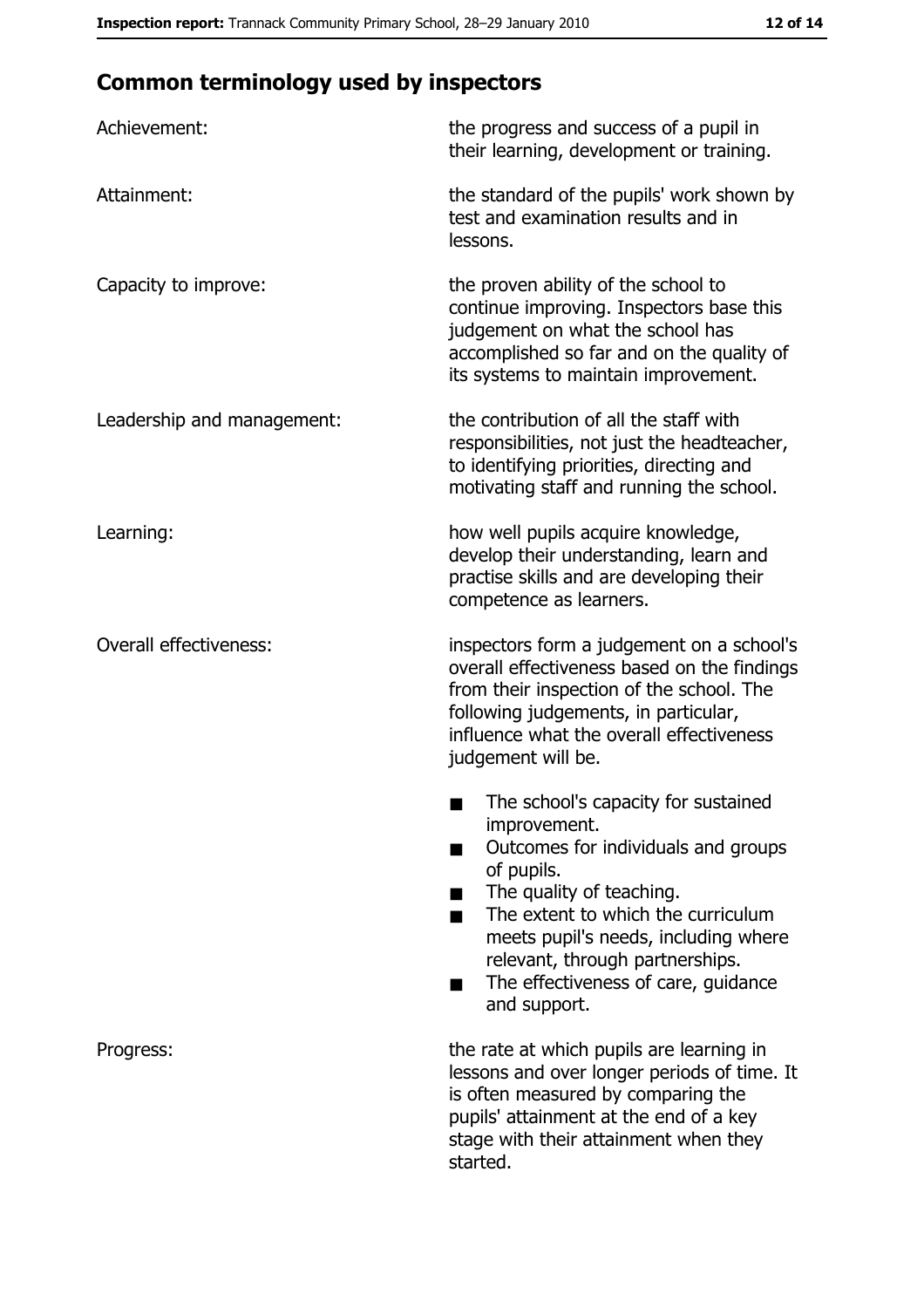This letter is provided for the school, parents and carers to share with their children. It describes Ofsted's main findings from the inspection of their school.



#### 1 February 2010

Dear Pupils

Inspection of Trannack Community Primary School, Helston, TR13 0DQ

Thank you for making the inspection team feel so welcome. Your very pleasant and positive attitude towards us helped to make our visit very enjoyable. We were especially impressed by your positive approach and the pride you take in your school. You have an excellent understanding of how to stay safe and healthy. You contribute to your local school community well and take pleasure in the positive reputation of your school. Many of you highlighted how safe and happy you felt in school because the teachers and staff take great care of you all. You also stated you felt yours was a good school and we agree with your views.

The excellent relationships you have built up with the teachers and other staff encourage you to try hard and always do your best in lessons. The links you have with other schools and organisations locally help to broaden your understanding. The headteacher, governors and staff have all worked hard to make your school successful.

In order to make your school even better, we have asked school leaders to work on the following things.

- Help teachers share best practice so that the teaching and learning in lessons are  $\blacksquare$ always at least good.
- Mark your work with clearer comments so that you know how to improve it in the  $\blacksquare$ future.

I wish you all the best in the future and I am sure you will all continue to help make your school an even better place for you to learn.

Yours sincerely

**Ronald Hall** 

Lead inspector